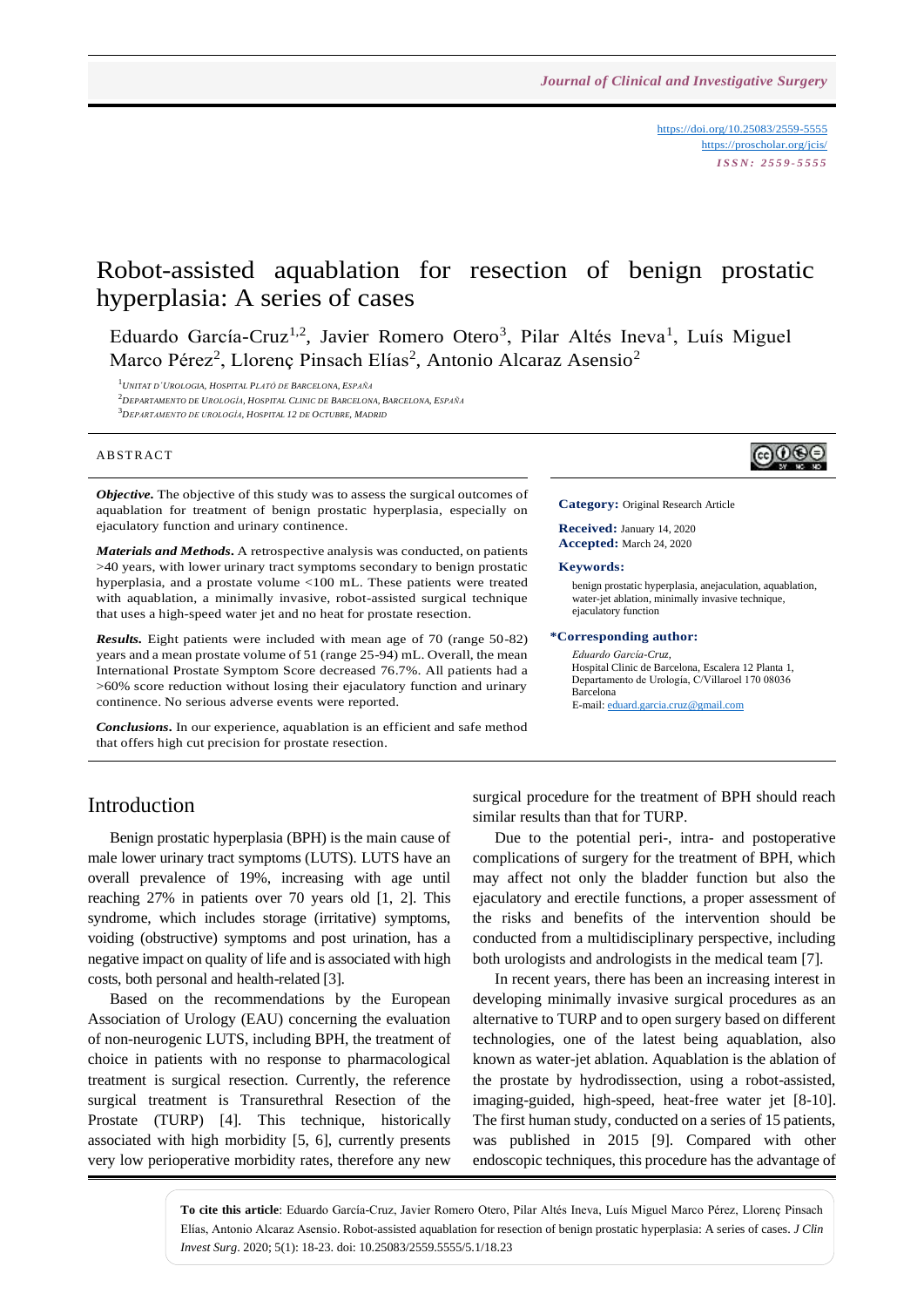reducing resection time, as well as offer the possibility of preserving the sexual function and preventing urinary incontinence, minimizing potential side effects that other techniques, such as TURP, may cause [11, 12]. However, since it was recently implemented, there are still not enough data regarding its therapeutic outcome in daily clinical practice. This study describes the experience of a series of cases in which the effectiveness of aquablation for the treatment of LUTS secondary to BPH was assessed, as well as the side effects on ejaculatory function and urinary continence.

## Materials and Methods

### *Study Design and Population*

Retrospective analysis of a series of eight patients with BPH and LUTS, treated with aquablation in the context of daily clinical practice. All surgeries were conducted at the public management center of Hospital Plató in Barcelona, Spain. Patients were recruited between September and December 2017, and follow-up was conducted until September 2018.

Patients included in the study were men over 40 years old with moderate-to-severe LUTS secondary to Grade II BPH (20-100 mL) who met the requirements for surgical resection of the prostate using minimally invasive techniques. Patients with active urinary tract infection (UTI) or any other condition that, at the surgeon's discretion, advise against their inclusion in the study, were excluded. Patients were followed up for 6 months through in-person visits, and participants had a phone contact to report any potential complications.

Patients signed an informed consent relinquishing the use of their data for the study. Data collection and management was performed pursuant to Spanish Organic Law 15/1999 on the Protection of Personal Data and Directive 2016/679/EU of the European Parliament and of the Council of 27 April 2016 on the protection of natural persons with regard to the processing of personal data and on the free movement of such data.

#### *Surgical Procedure*

Participants underwent prostate resection through aquablation with AQUABEAM® Robotic System (PROCEPT BioRobotics, Redwood City, California, USA). The first stage of the process consists in mapping the exact contour of the treatment area and visualizing the prostate in multiple views on the AQUABEAM® Robot monitor. The length sweep angle and depth of treatment are adjusted to define the three-dimensional boundary for prostate tissue resection, while sparing the anatomical landmarks responsible for the bladder and ejaculatory functions.

Once the parameters are set, the AQUABEAM® Robotic System autonomously executes the predetermined

treatment plan. The previously identified prostate tissue is resected with a high-speed, heat-free water jet. The various flow rates are estimated by the AQUABEAM® Robotic System software based on the length, depth, and width of resection required.

All procedures are performed by one surgeon, with the assistance of health personnel with experience in the surgical treatment of BPH. All patients were treated with aquablation under spinal anesthesia and sedation.

### *Variables and Measurements*

Prior to surgery, a clinical history of each patient was prepared, in which comorbidities, anticoagulant or antiplatelet therapy, and drug treatment specific for BPH (alpha blockers, 5-α-reductase inhibitors, phytotherapy or anticholinergics) or for erectile dysfunction (phosphodiesterase-5 inhibitors, selective serotonin reuptake inhibitors -SSRIs or others) were included. Age, weight and height were recorded. Prostate volume was estimated in milliliters by vesicoprostatic ultrasound, and prostate-specific antigen (PSA) in blood was determined (normal reference value up to 4.0 ng/dL). The Charlson Comorbidity Index was estimated, and patients were classified based on the American Society of Anesthesiology (ASA) system to assess the risk for anesthesia.

Both at study start (baseline) and after six months, patients answered the following questionnaires: The International Prostate Symptom Score (IPSS) and the Erection Hardness Score (EHS). Ejaculation volume was assessed as: 1=None, 2=Low, 3=Some, or 4=Normal; pain during ejaculation was assessed using a Visual Analog Scale (VAS) for pain of 0-10 (0=No pain/10=Worst pain imaginable); male stress urinary incontinence was assessed; and the number of urinary infections prior to surgery requiring admission to the ER was recorded.

Finally, the number of reported adverse events (AEs) and their severity were recorded, as well as any immediate complications and the days that the patient remained in hospital after the treatment.

### *Assessment Criteria*

Main efficacy results of this study were the changes in score from the IPSS and EHS questionnaires, as well as all the data regarding ejaculatory function and urinary continence (ejaculation volume, pain during ejaculation, SUI). Safety results included reported AEs during and after surgery, as well as those reported by patients throughout the follow-up period, which were classified as severe and not severe.

#### *Statistical Analysis*

Quantitative variables are described as mean and standard deviation (SD), and categorical variables as frequencies and percentages. Given the number of cases (n<30), no hypothesis tests were performed.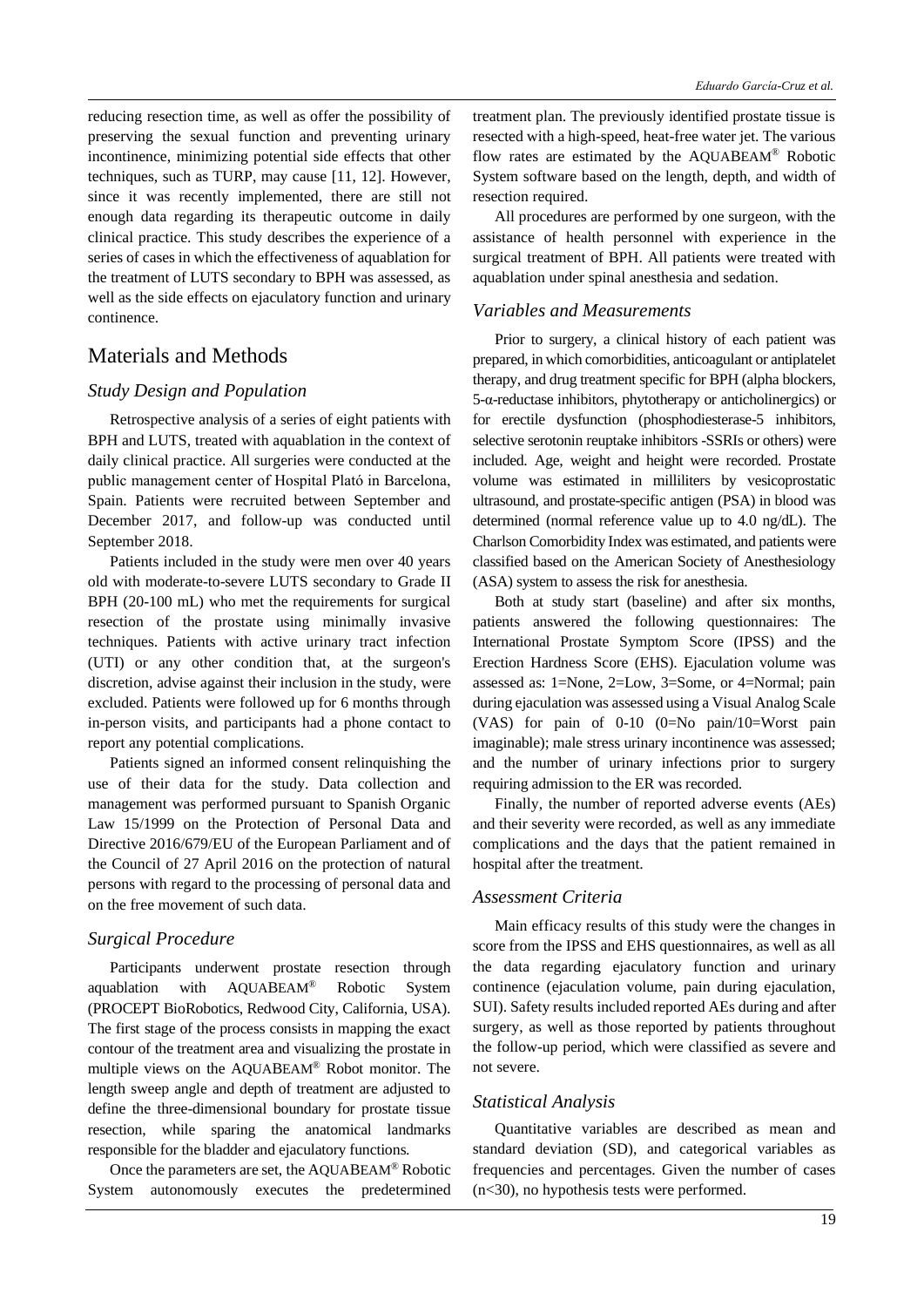## Results

### *Patient Characteristics*

Eight patients were included with a mean age of 70 (range of 50-82) years, one of whom was wearing a bladder catheter. All patients presented with LUTS secondary to BPH. Mean prostate volume was of 51 (range of 25-94) mL. Table 1 shows patients' clinical and demographic data at baseline, and Table 2, patients' comorbidities and active treatments.

| <b>Patient</b> | Age    | Weight  | Height     | <b>PV</b> | <b>PSA</b> | <b>Charlson Comorbidity Index</b> |
|----------------|--------|---------|------------|-----------|------------|-----------------------------------|
|                | 65     | 129     | 1.74       | 94        | 4.8        | $\overline{2}$                    |
| 2              | 82     | 71      | 1.72       | 45        | 2.1        | 6                                 |
| 3              | 51     | 63      | 1.63       | 25        | 0.23       |                                   |
| $\overline{4}$ | 72     | 71      | 1.64       | 35        | 2.4        | 3                                 |
| 5              | 80     | 82      | 1.67       | 50        | 1.1        | 6                                 |
| 6              | 75     | 83      | 1.73       | 45        | 0.29       | 4                                 |
| 7              | 64     | 90      | 1.74       | 86        | 4.7        | $\overline{c}$                    |
| 8              | 73     | 81      | 1.71       | 28        | 2.6        | 3                                 |
| Mean (SD)      | 70(10) | 84 (20) | 1.70(0.04) | 51(26)    | 2.28(1.77) | 3.4(1.9)                          |

**Table 1.** Patients' clinical and demographic data at baseline.

**SD**: Standard deviation. **PSA**: Prostate-specific antigen. **PV**: Prostate volume.

| <b>Comorbidities and Medication</b>              | N        | $\frac{0}{0}$ |
|--------------------------------------------------|----------|---------------|
| <b>Comorbidities</b>                             |          |               |
| <b>Diabetes</b>                                  | 1        | 12.5          |
| Hypertension                                     | 7        | 87.5          |
| Neuropathies                                     | 0        |               |
| Vasculopathies                                   | 1        | 12.5          |
| Urologic pathology requiring<br>bladder catheter | 1        | 12.5          |
| <b>Benign Prostatic Hyperplasia Treatment</b>    |          |               |
| Antiplatelets                                    | $\theta$ |               |
| Anticoagulants                                   | 1        | 12.5          |
| Alpha blockers                                   | 8        | 100           |
| $5$ - $\alpha$ -reductase inhibitors             | 3        | 37.5          |
| Phytotherapy                                     | $\theta$ |               |
| Anticholinergics                                 | 2        | 25.0          |
| <b>Erectile Dysfunction Treatment</b>            |          |               |
| Phosphodiesterase-5 inhibitors                   | $\theta$ |               |
| <b>SSRIs</b>                                     | 1        | 12.5          |
| Other                                            | 0        |               |
| <b>ASA</b>                                       |          |               |
| 1                                                | 1        | 12.5          |
| 2                                                | 6        | 75.0          |
| 3                                                | 1        | 12.5          |

**Table 2.** Comorbidities and treatments prior to the procedure

**ASA**: American Society of Anesthesiology. **SSRIs**: Selective serotonin reuptake inhibitors.

### *Experience of the Procedure*

All eight patients were successfully treated with AQUABEAM® under spinal anesthesia and sedation. The procedure did not exceed 45 minutes, with a mean time variation of aquablation of 3-7 minutes. All procedures were technically satisfactory. After two days of the procedure, 62.5% (n=5/8) of patients were discharged, 25% (n=2/8) after three days, and only one (n=1/8; 12.5%) was in hospital for five days (mean days of hospitalization: 2.6) for hematuria, but did not require another intervention or a blood transfusion.

### *Safety and Feasibility*

No serious or unexpected complications for a minimally invasive transurethral procedure were recorded. Only one (n=1/8, 12.5%) patient had to be readmitted for hematuria. None of the patients required a blood transfusion. During the 6-month follow-up, two (25%) patients had mild UTI and required a visit to the Emergency Room. They were later controlled with anticholinergics to improve the contractility of the bladder involved following the guidelines of the International Continence Society (ICS). None of the patients had presented with UTI prior to the procedure.

### *Functional Results*

Table 3 shows the results regarding score variations in the IPSS and EHS scales. There was no variation between mean EHS results before (n=7) and after 6 months of treatment. Two (n=2/8, 25%) patients had no sexual activity prior to or after the aquablation procedure.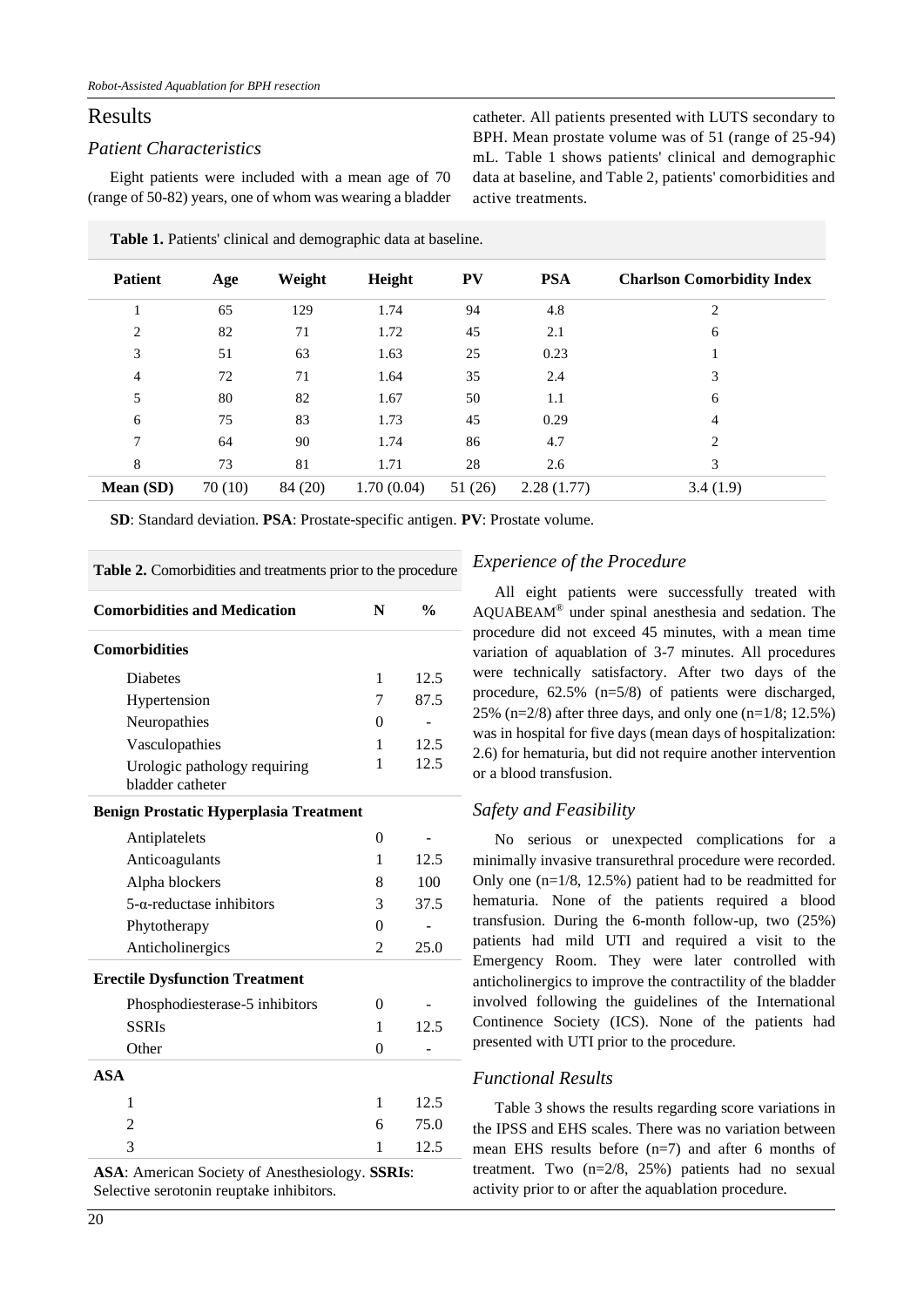|                |                 | <b>IPSS</b>    |            | <b>EHS</b>      |             |            |  |
|----------------|-----------------|----------------|------------|-----------------|-------------|------------|--|
| <b>Patient</b> | <b>Baseline</b> | At 6 Months    | % Decrease | <b>Baseline</b> | At 6 Months | % Decrease |  |
|                | 25              | $\mathfrak{D}$ | 92.0       | 3               | 3           |            |  |
| 2              | 14              | 5              | 64.3       | $\mathfrak{D}$  | 2           |            |  |
| 3              | 17              | 3              | 82.4       | 4               |             |            |  |
| 4              | 20              |                | 75.0       | 4               | $4*$        |            |  |
| 5 <sup>†</sup> | ţ               | 2              |            |                 |             |            |  |
| 6              | 15              | 3              | 80.0       |                 | 3           |            |  |
|                | 18              | 6              | 66.7       | 4               | 4           |            |  |
| 8†             | 25              |                |            |                 |             |            |  |
| Mean (SD)      | 19.1(4.5)       | 3.7(1.6)       | 76.7(10.3) | 3.33(0.82)      | 3.33(0.82)  |            |  |

**Table 3.** Score results from the IPSS and EHS scales.

**SD**: Standard deviation. **EHS**: Erection Hardness Score. **IPSS**: International Prostate Symptom Score.

\*Mild new-onset, non-organic psychological erectile dysfunction

†Patient without sexual activity.

‡Bladder catheter.

Table 4 shows the results regarding ejaculation volume, pain during ejaculation, and SUI measured before the procedure and at 6 months of follow-up. During the 6-month follow-up, one of the patients experienced mild new-onset, psychological erectile dysfunction, with a time of coitus of five minutes, which he ruled out as organic erectile dysfunction. After the procedure, no cases of urinary incontinence, organic erectile dysfunction or a decrease of or pain during ejaculation were reported.

|    | EV              |     | PdE             |          | <b>SUI</b>      |     | <b>UIER</b>     |       |
|----|-----------------|-----|-----------------|----------|-----------------|-----|-----------------|-------|
| P  | <b>Baseline</b> | 6 m | <b>Baseline</b> | 6 m      | <b>Baseline</b> | 6 m | <b>Baseline</b> | 6 m   |
|    | N <sub>o</sub>  |     |                 | $\Omega$ |                 | 0   | $\Omega$        | Mild* |
|    | S               |     |                 |          |                 |     |                 |       |
|    | N               | N   |                 |          |                 |     |                 |       |
|    | N               | N   |                 |          |                 |     |                 |       |
| 5† |                 |     |                 |          |                 |     | 0               | Mild* |
| h  |                 |     |                 |          |                 |     |                 |       |
|    | N               | N   |                 |          |                 |     |                 |       |
| 8† |                 |     |                 |          |                 |     |                 |       |

**Table 4**. Changes in the ejaculatory and bladder functions.

**IICC**: Immediate complications. **PdE**: Pain during ejaculation. **DH**: Days of hospitalization. **SUI**: Male stress urinary incontinence. **UIER**: Urinary infection requiring a visit to the ER. **P**: Patient. **EV**: Ejaculation volume. Ejaculation volume scale: No=None; L=Low; S=Some; N=Normal.

\*Hematuria.

†Patient without sexual activity.

## **Discussions**

Results obtained with this series of patients confirm the safety and efficacy of aquablation described before by other investigators [13-17], and that outcomes could be compared with those obtained with TURP. In our experience, the most notable results of using this technique were the following: (1) Improvement of LUTS after 6 months of the procedure, recorded as a decrease in mean IPSS scores of 76.7% (>60% of all patients that completed the questionnaire); (2) absence of serious or unexpected complications; (3) preservation of ejaculatory function the only erectile dysfunction reported after the procedure was ruled out as of organic origin—; (4) preservation of bladder function.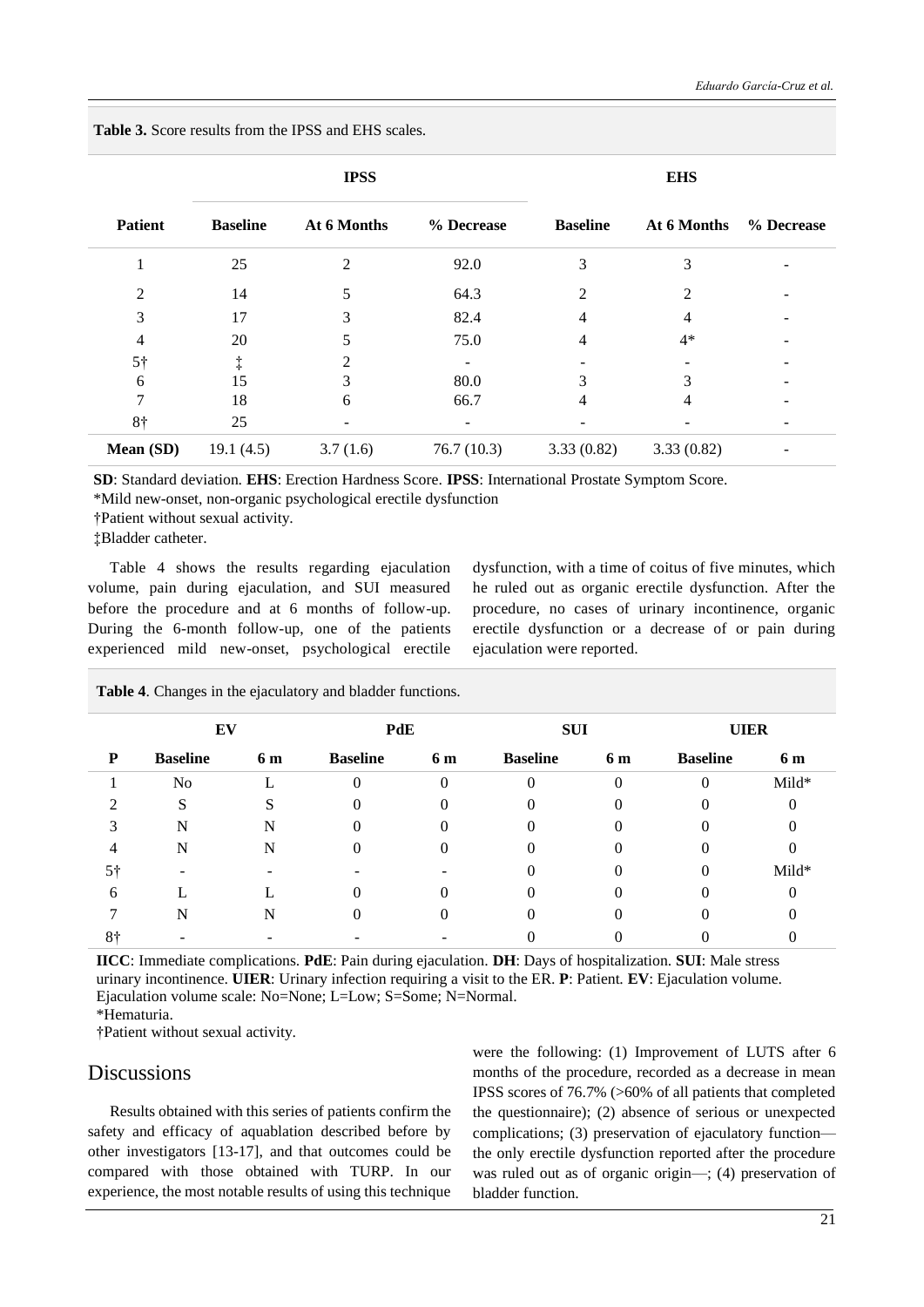TURP and laser prostate resection are the most commonly used surgical procedures to treat LUTS secondary to BPH, when the size of the prostate does not exceed 100 mL [18, 19]. They are both effective to remove hyperplastic tissue, but there still could be side effects, including erectile dysfunction [11] and urinary incontinence [5]. Besides the usual cystoscopy camera, the technology associated with aquablation includes an ultrasound system for prior mapping of the exact treatment area [20], although, in our experience, this feature does not differentiate it from other procedures. Regardless of the guiding method, the fact of mapping the area before starting the resection enables to optimize the amount of tissue removed, which contributes to minimize the risk of complications on the ejaculatory [13, 21] and bladder functions [13, 22].

In previous studies in sexually active patients with normal ejaculatory function, after aquablation there was no decrease in the ejaculation volume associated with retrograde ejaculation in the bladder [10]. With aquablation, anejaculation rates were lower than with TURP, still more so in the absence of cauterization after treatment [13]. This preservation of the ejaculation volume or lower anejaculation rates might be explained by a prior mapping of the contour of the tissue to be resected and the absence of heat during the cut, which, to a great extent, may contribute to prevent injuries around the verumontanum [13, 23]. In fact, the absence of heat during the cut is, in our opinion, one of the advantages over other conventional techniques, which present some risk of thermal injury to the surrounding tissue due to the heat generated during the cut [24]. In the case of aquablation, the absence of heat during the procedure eliminates the possibility of complications derived from a thermal injury [10, 22]. Another notable characteristic of aquablation related with this technology is its high cutting speed (the water jet reaches a speed similar to that of sound), shortening surgery time. Lastly, having a robot-assisted technology drastically minimizes the learning time, therefore conferring it an advantage over other techniques for which a significant learning curve has been described [25].

Despite that the manufacturer indicates that aquablation can be performed on prostates with a volume of 80-150 mL, there are currently no conclusive data on the feasibility of this technique in prostates with a size larger than 100 mL [9]. Based on this limited information, aquablation is not routinely used in large prostates in our site, so all the patients of our series had prostates with a size lower than 100 mL. Another limitation of our study is the reduced number of cases, which prevented to conduct inferential analyses to validate the statistical significance of the results. However, the positive results obtained to date encourage us to gradually keep including this technology in our daily practice.

## Conclusions

Since it is a robot-assisted process that uses water as a resection tool, aquablation is a safe and promising method to treat LUTS secondary to BPH, with minimum complications (including those related with the sexual function) and enabling to make cuts with great precision and high speed. Besides conducting studies in larger cohorts, it is necessary to explore the efficacy and safety of this method in large prostates.

## Conflict of interest disclosure

There are no known conflicts of interest in the publication of this article. The manuscript was read and approved by all authors.

## Acknowledgements

The authors would like to thank the team of i2e3 Biomedical Research Institute for their editorial support in writing this manuscript.

## References

- 1. Kupelian V, Wei JT, O'Leary MP, et al. Prevalence of lower urinary tract symptoms and effect on quality of life in a racially and ethnically diverse random sample: the Boston Area Community Health (BACH) Survey. *Arch Intern Med*. 2006; 166(21): 2381–2387. doi: 10.1001/archinte.166.21.2381
- 2. Lee CL, Kuo HC. Videourodynamic analysis in men with lower urinary tract symptoms: Correlation between age and prostate size with lower urinary tract dysfunction. *Urol Sci*. 2016;27(1):21–5.
- 3. Gratzke C, Bachmann A, Descazeaud A, et al. EAU Guidelines on the Assessment of Non-neurogenic Male Lower Urinary Tract Symptoms including Benign Prostatic Obstruction. *Eur Urol*. 2015;67(6):1099– 1109. doi:10.1016/j.eururo.2014.12.038
- 4. Rocco B, Albo G, Ferreira RC, et al. Recent advances in the surgical treatment of benign prostatic hyperplasia. *Ther Adv Urol*. 2011;3(6):263–272. doi:10.1177/1756287211426301
- 5. Rassweiler J, Teber D, Kuntz R, Hofmann R. Complications of transurethral resection of the prostate (TURP)--incidence, management, and prevention. *Eur Urol*. 2006;50(5):969–980.
- 6. Mebust WK, Holtgrewe HL, Cockett AT, Peters PC; Writing Committee, the American Urological Association. Transurethral prostatectomy: immediate and postoperative complications. Cooperative study of 13 participating institutions evaluating 3,885 patients. J Urol, 141: 243-247, 1989. *J Urol. 2002*;167(1):5–9. doi:10.1016/s0022-5347(05)65370-0